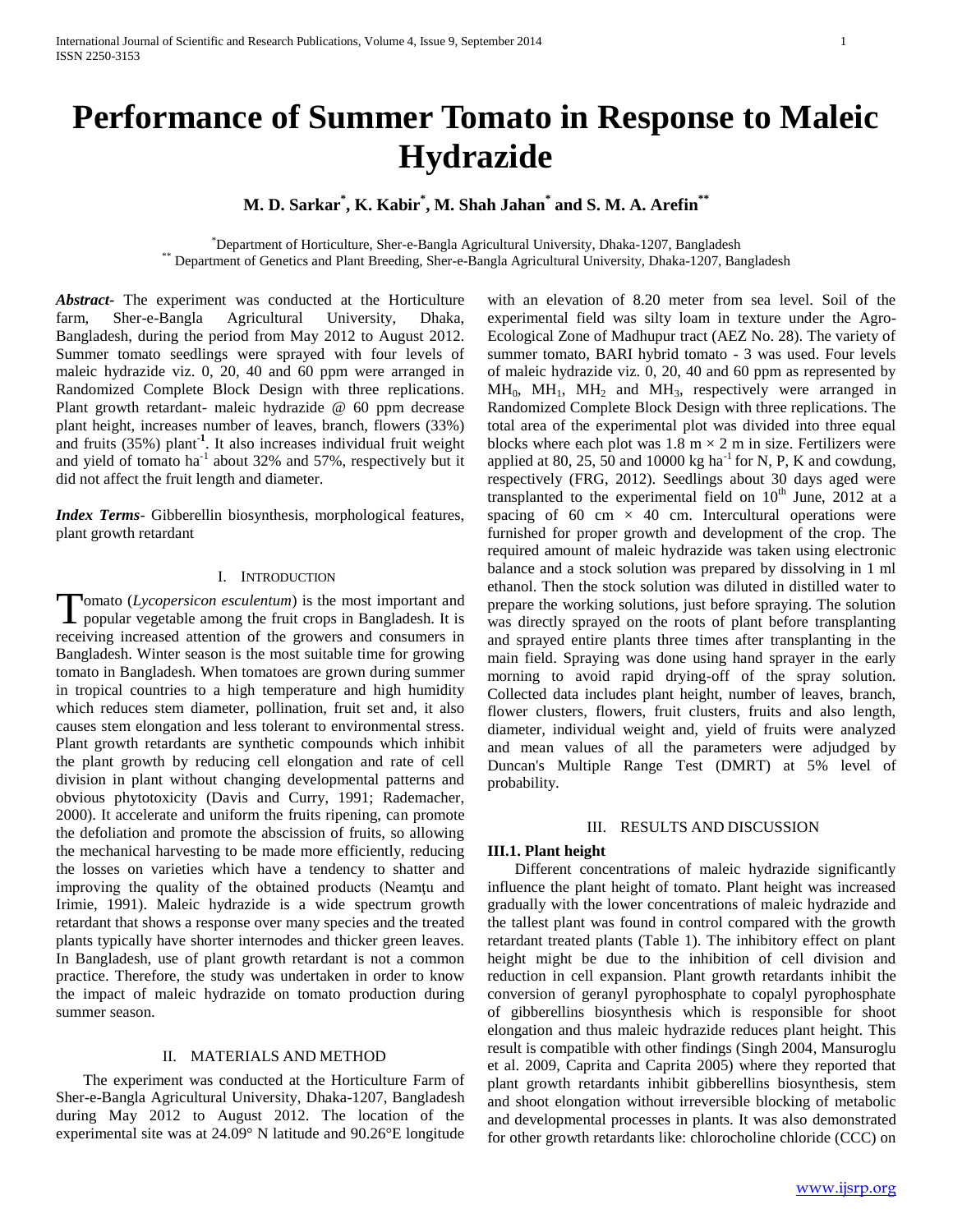sunflower (Lovett and Orchard 1981) and 2,3,5 tri-iodobenzoic acid (TIBA), maleic hydrazide (MH) on sorghum (Hatley et al. 1985, Mehetre and Lad 1995).

# **III.2. Number of leaves and branch plant-1**

 Plant growth retardant- maleic hydrazide @ 20-60 ppm on summer tomato significantly increases number of leaves and branch over control (Table 1). The mechanism of increasing the number of leaves and branch due to application of maleic hydrazide @ 60 ppm that lead to slowing down of cell division and reduction in cell expansion as well as reduce plant height but partially increases the number of branches ultimately increases the leaf number. Whipker and McCall (2000) and Hanchinamath (2005) reported that foliar application of mepiquat chloride (1000 ppm) and lihocin (1000 ppm) significantly decreased plant height and increased the number of leaves in cluster bean.

# **III.3. Number of flowers and fruits plant-1**

 Plant growth retardant influenced significantly on number of flowers and fruits plant<sup>-1</sup>. Number of flowers and fruits plant<sup>-1</sup> was increased about 33% and 35%, respectively when maleic hydrazide applied @ 60 ppm compared with the control (Table 1).

| Treatments      | Plant height<br>(cm) | Number of<br>leaves $plan-1$ | Number of branch<br>$plan-1$ | Number of<br>flowers $plant^{-1}$ | Number of<br>fruits plant <sup>-1</sup> |
|-----------------|----------------------|------------------------------|------------------------------|-----------------------------------|-----------------------------------------|
| MH <sub>0</sub> | 78.98 a              | 19.43c                       | 3.083 c                      | 14.60c                            | 10.68 d                                 |
| MH <sub>1</sub> | 73.77 b              | 21.92 <sub>b</sub>           | 3.47 b                       | 15.53c                            | 12.95c                                  |
| MH <sub>2</sub> | 69.20c               | 22.27 <sub>b</sub>           | 3.77 <sub>b</sub>            | 19.08 <sub>b</sub>                | 15.12 <sub>b</sub>                      |
| MH <sub>3</sub> | 66.17 d              | 28.43 a                      | 4.72a                        | 21.92 a                           | 16.50a                                  |
| LSD $(0.05)$    | 2.51                 | 2.42                         | 0.36                         | 1.58                              | 1.30                                    |
| $LSD_{(0.01)}$  | 3.48                 | 3.36                         | 0.50                         | 2.20                              | 1.80                                    |
| $CV\%$          | 2.81                 | 8.49                         | 7.79                         | 7.18                              | 7.59                                    |

**Table 1. Effect of maleic hydrazide on plant height, number of leaves, branch, flowers and fruits plant-1**

In a column, means followed by same letter (s) do not differ significantly at 5% level of probability,  $\text{MH}_0$ = Control,  $\text{MH}_1$ = 20 ppm,  $\text{MH}_2$ = 40 ppm and  $\text{MH}_3$ = 60 ppm

#### **III.4. Fruit length and diameter**

 Maleic hydrazide insignificantly affects the fruit length and fruit diameter (Table 2) of summer tomato.

## **III.5. Individual fruit weight and yield of tomato**

Individual fruit weight and yield of tomato  $ha^{-1}$  significantly increased about 32% and 57%, respectively with 60 ppm concentration of maleic hydrazide compared to the control (Table 2). The regulatory effect of 60 ppm concentration of maleic hydrazide on fruit weight and yield of tomato might be due to the

enhancement of vigorous growth and root system of plants, as a result higher mineral absorption may be stimulated in the root zone and this pursue on the growth, fruit weight and yield of tomato. Chetti (1991) reported that growth retardants like cycocel when applied in groundnut (*Arachis hypogaea*) genotypes, significantly increased chlorophyll content compared to the control. Foliar spray of TIBA @ 50-100 ppm, mepiquat chloride  $\omega$  500–100 ppm and lihocin  $\omega$  500–1000 ppm increased chlorophyll a, b and total chlorophyll in potato.

## **Table 2. Effect of maleic hydrazide on fruit length, fruit diameter, individual fruit weight and yield of tomato ha-1**

| <b>Treatments</b> | Fruit length<br>(cm) | Fruit diameter<br>(cm) | Individual fruit<br>weight $(g)$ | Yiled $(t \text{ ha}^{-1})$ |
|-------------------|----------------------|------------------------|----------------------------------|-----------------------------|
| MH <sub>0</sub>   | 3.07 a               | 3.01 a                 | 22.10 <sub>b</sub>               | 9.85d                       |
| $MH_1$            | 3.25 a               | 3.20 a                 | 23.77 <sub>b</sub>               | 12.83c                      |
| MH <sub>2</sub>   | 3.30a                | 3.27a                  | 31.87 a                          | 20.28 <sub>b</sub>          |
| MH <sub>3</sub>   | 3.33a                | 3.37a                  | 32.50a                           | 23.20a                      |
| $LSD_{(0.05)}$    | 0.32                 | 0.37                   | 2.23                             | 2.19                        |
| $LSD_{(0.01)}$    | 0.44                 | 0.52                   | 3.10                             | 3.05                        |
| $CV\%$            | 7.37                 | 8.59                   | 6.54                             | 10.71                       |

In a column, means followed by same letter (s) do not differ significantly at 5% level of probability,  $MH_0$ = Control,  $MH_1$ = 20 ppm,  $MH_2$ = 40 ppm and  $MH_3$ = 60 ppm